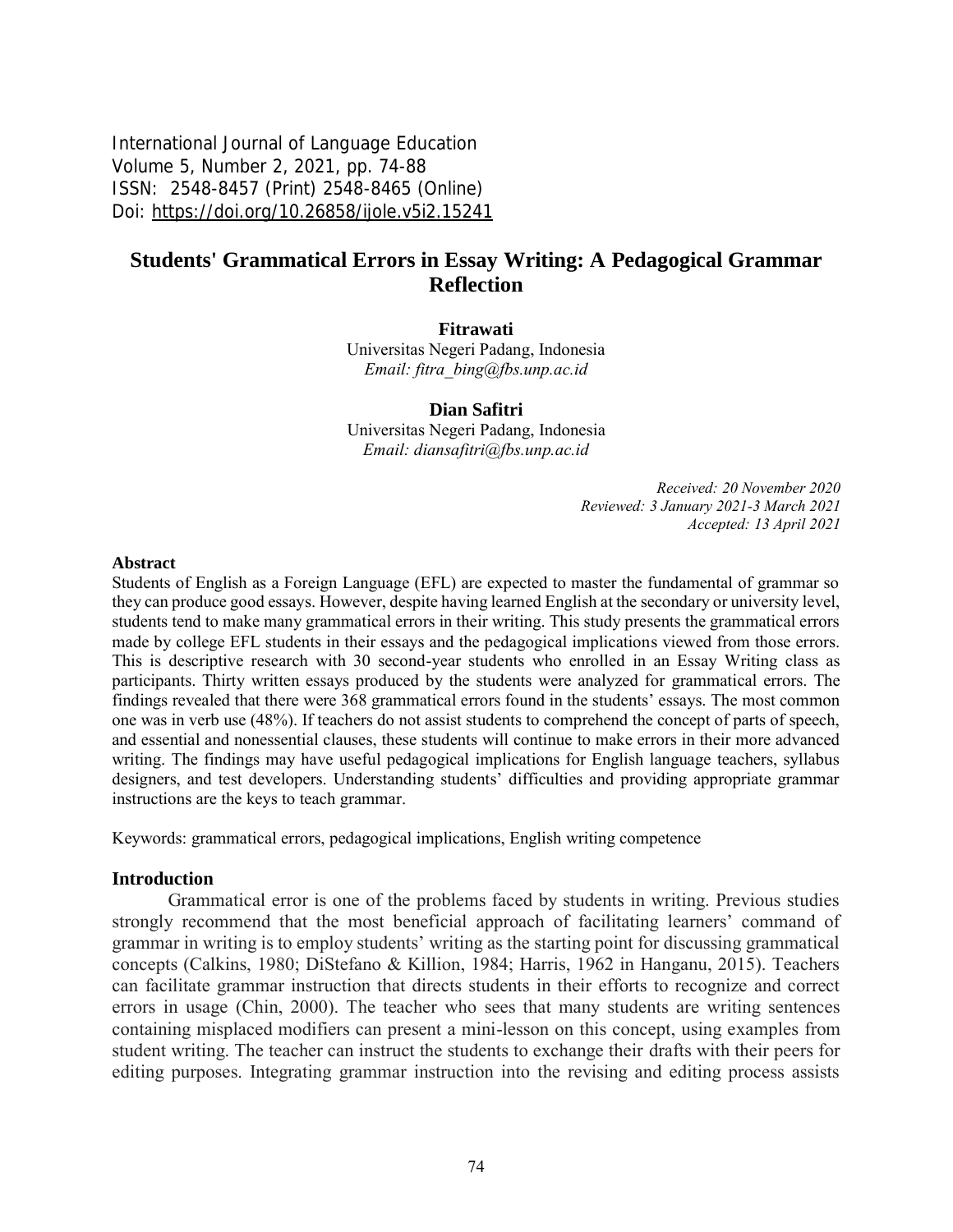students in making immediate applications. Thus, it allows them to see the relevance of grammar to their own writing (Chin, 2000).

As Bram (2002:1) states, problems which are faced by EFL students in composing written texts are in deciding verb forms, appropriate articles, prepositions, punctuations, countable and uncountable nouns, subject and verb agreement, and spelling. Besides, Ferris (2011:149) suggests that wrong word choice and sentence structure errors are common issues in students' writing. In addition, Chen (2002:74) found that there are some types of students' writing problems. They are word choice, tenses, word usage, definite articles, relative clauses, redundancy, spelling and punctuations, and sentence level problem.

Considering those problems, this research focuses on analyzing students' grammatical errors in writing a text. This study aims to reveal the grammatical errors in essays written by second year-students who enrolled essay writing examination. Furthermore, the writers would like to know various forms of errors in part of speech use there. Finally, this study intends to find out the pedagogical implication of errors made by the students in their writings. To reach the purpose of this research, these are the questions to answer:

(1) What are the types of grammatical errors committed by EFL students in essay writing?

(2) What are the pedagogical implications viewed from the errors made by EFL students?

#### **Literature review**

#### Error analysis

Error Analysis (EA) is an approach of linguistic study that focuses on the errors learners make and it assists educators in understanding the language learning process. Since various errors are seen as a means to an end, some researchers tend to discover the appropriate corrective techniques that can aid the effective learning and teaching of English. This is because through writing one can evaluate the language competency, capability to recall and capability to think. Darus Saadiyah and Subramaniam (2009) used Error Analysis (EA) to examine errors in a corpus of 72 essays written by 72 participants. Corder (1967, pp. 19-27) presents a completely different point of view by saying those errors are "important in and of themselves". In his opinion, systematic error analysis can enable teachers to determine the kind of reinforcement needed in teaching.

Furthermore, Wee, Sim & Jusoff (2009) found overt teaching to reduce subject-verb agreement (SVA) errors of Malaysian EAP learners. The explanation of the rules of a new structure either through the deductive (direct) approach or through the inductive (discovery) approach has greatly benefitted the subjects. Besides that, Ruziah (2006) has enhanced the correct use of prepositions through error identification drill exercises among the 17 KPLI (M) students. Even though both findings showed positive outcomes, they are only applicable for certain aspects that are on SVA and prepositions in writing. According to Corpuz (2011), the error correction technique in writing benefits teachers in creating awareness among learners, in instilling independent reading habits among students besides aiding revision. Teachers can also gain benefits in designing or planning strategies and measures to help students overcome their problems and improve their language performance (Muhari & Mansor, 2008). Myles (2002) also mentions that feedback is the most significant part of writing and that improvement is impossible without it. Indirectly, these will be able to inculcate awareness among the students of the common types of errors to avoid (Naeini, 2008).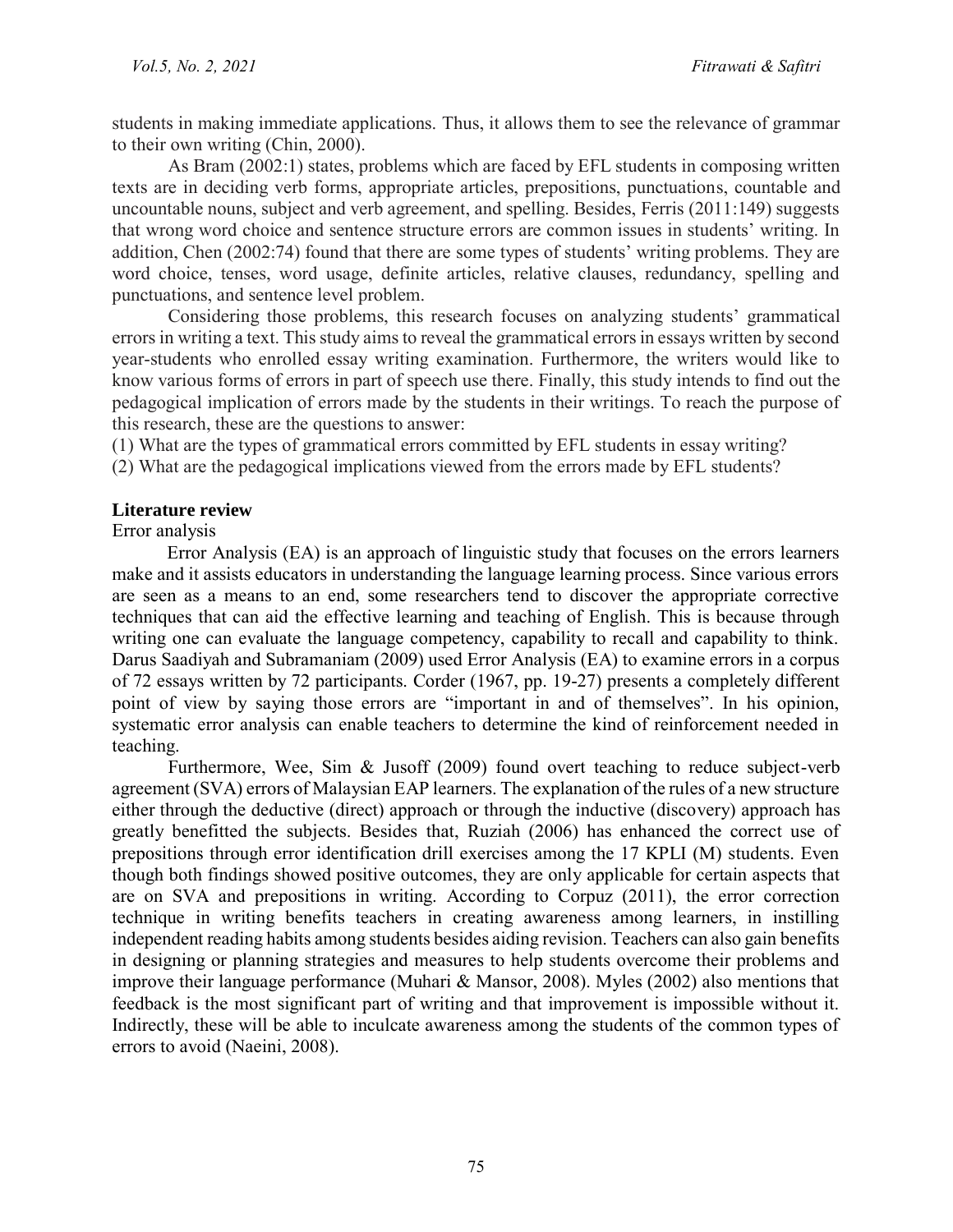### Pedagogical grammar

Pedagogical grammar can be viewed as the version of grammar that seeks to find, frame, and describe criteria for language education and rules of language use. It helps to identify optimal ways for teaching and learning the L2 language in a classroom (Ellis, 2006; Westney, 1994). L2 pedagogical grammar is an area of controversy (Ellis, 2002) because grammar has footings in linguistic theory, learning psychology, and language pedagogy. The notion 'grammar' has been varyingly and controversially defined (Hartwell, 1985). Francis (1954, p. 299-300) distinguished three grammar paradigms. Then, other researches (Clahsen & Muysken, 1986; Hawkins, 2002; Schachter, 1988) focus on learning not teaching grammar. With the advent of the sociolinguistics enterprise in the late 1960s and systemic linguistics (Halliday, 1973), the role of grammar teaching was downplayed (Male, 2011) due to the vogue of the communicative approach to language under the newly growing fields. Unlike Chomsky, Krashen (1981) proposes an input-based model, yet (like Chomsky) highlighted learning rather than teaching grammar. Bresnan (1982) proposes the lexical-functional model to grammar that balances form and function, stresses their indispensability, and emphasizes that grammar input should be interactional.

#### **Research method**

#### Research design

This paper is a descriptive study that explicitly describes the grammatical errors committed by EFL students are and their pedagogical implication to EFL teachers, syllabus designers, and test developers. According to Gay (2009), the descriptive method involves collecting data to answer the questions concerning the current status of the subject of the study. Furthermore, according to Gall et.al (2007), the descriptive method involves making a careful description of educational phenomena.

## Research instrument and data collection

The instrument of this research was a test. It was administered to 30-second year-students who enrolled in an Essay Writing class in the English Department of Universitas Negeri Padang Indonesia, in a natural situation-essay writing examination. The data of this study were the essays written by the students. To get them, they were instructed to compose an essay consisting of at least 300 words. The essay could be in narrative, explanation, hortatory exposition, analytical exposition, discussion, or review, under a free theme.

## Data analysis

The data were manually analyzed to reveal a detailed error that cannot be detected by grammar checking applications. They were checked per essay in detail for grammatical errors. The errors were categorized into eight domains including verbs, nouns, prepositions, pronouns, adverbs, determiners, adjectives, and conjunctions. Those were counted for their frequency percentage and interpreted by using the *Seven Likert Scale of Quality* as follows:

|  | Table 1. Quality Interpretation of Error Frequency Percentage |  |  |
|--|---------------------------------------------------------------|--|--|
|  |                                                               |  |  |

| Error Frequency Percentage (%) | Interpretation |  |
|--------------------------------|----------------|--|
|                                | Exceptional    |  |
| $1 - 10$                       | Excellent      |  |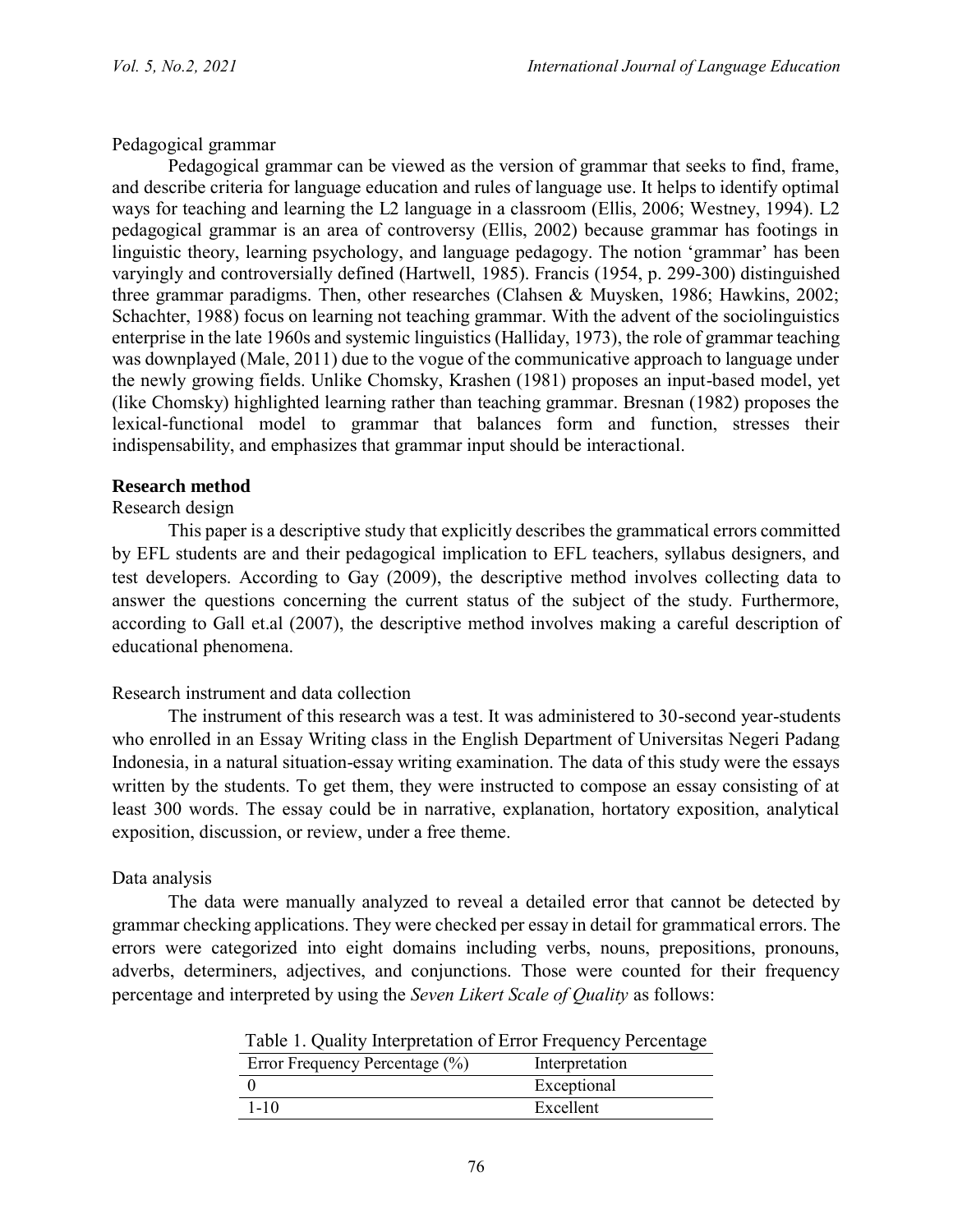| $11 - 25$ | very good |
|-----------|-----------|
| 26-40     | Good      |
| $41 - 55$ | Fair      |
| 56-80     | Poor      |
| 81-100    | Very poor |

#### **Results**

The grammatical errors committed by EFL students in essay writing

Below is the analysis result in form of the number of errors committed by the students based on the error types.

|  |               | Table 2. The Frequency and Interpretation of Grammatical Errors Made by EFL Students in |  |  |  |  |
|--|---------------|-----------------------------------------------------------------------------------------|--|--|--|--|
|  | Writing Essay |                                                                                         |  |  |  |  |

| No.   | Type of Error | Frequency | Percentage<br>$\frac{1}{2}$ | Percentage After Rounded<br>$\left(\frac{0}{0}\right)$ | Interpretation |
|-------|---------------|-----------|-----------------------------|--------------------------------------------------------|----------------|
|       | Verbs         | 178       | 48.36956522                 | 48                                                     | Fair           |
|       | <b>Nouns</b>  | 44        | 11.95652174                 | 12                                                     | Very Good      |
|       | Pronouns      | 28        | 7.608695652                 | 8                                                      | Excellent      |
| 4     | Adjectives    | 19        | 5.163043478                 | 5                                                      | Excellent      |
|       | Determiners   | 29        | 7.880434783                 | 8                                                      | Excellent      |
| 6     | Adverbials    | 21        | 5.706521739                 | 6                                                      | Excellent      |
|       | Prepositions  | 31        | 8.423913043                 | 8                                                      | Excellent      |
| 8     | Conjunctions  | 18        | 4.891304348                 |                                                        | Excellent      |
| Total |               | 368       | 100                         | 100                                                    |                |

From table 2, it can be seen that the most frequent grammatical error was in verb use as it existed 178 times or 48% in the students' essays. If it is referred to the interpretation, it can be said that the students have the fair ability in applying verb use in writing their essays. Meanwhile, the table also presents the sequence of the rest types of error which were not significantly different in which the range was about 5% to 8%. Errors in prepositions, determiners, and pronouns have the same percentage. However, prepositions whose frequency 31 is the largest one among them, continued by determiners whose frequency 29 and pronouns whose frequency 28. Adjectives and conjunctions were also the same in percentage as 5%, one point below adverbial whose percentage 6%. Therefore, if they are interpreted, it can be said that the students are excellent in using appropriate pronouns, determiners, prepositions, adverbials, adjectives, and conjunctions in writing their essays.

#### A grammatical error in verbs

Among all indicated grammatical errors, verb use is the most common prevailing error of the students in their essay writing. However, the interpretation still falls within the *fair* category. It means that the students have enough abilities in using appropriate verbs in writing their essays.

Error in the verb is the wrong choice of word forms that indicate an action. It can be an error in form of subject-verb agreement and regular and irregular verbs. Below is the analysis result of verb use.

|               |  | Table 3. The Distribution of Grammatical Error in Verb Use |       |  |
|---------------|--|------------------------------------------------------------|-------|--|
| Type of Error |  | $V_r$                                                      | Total |  |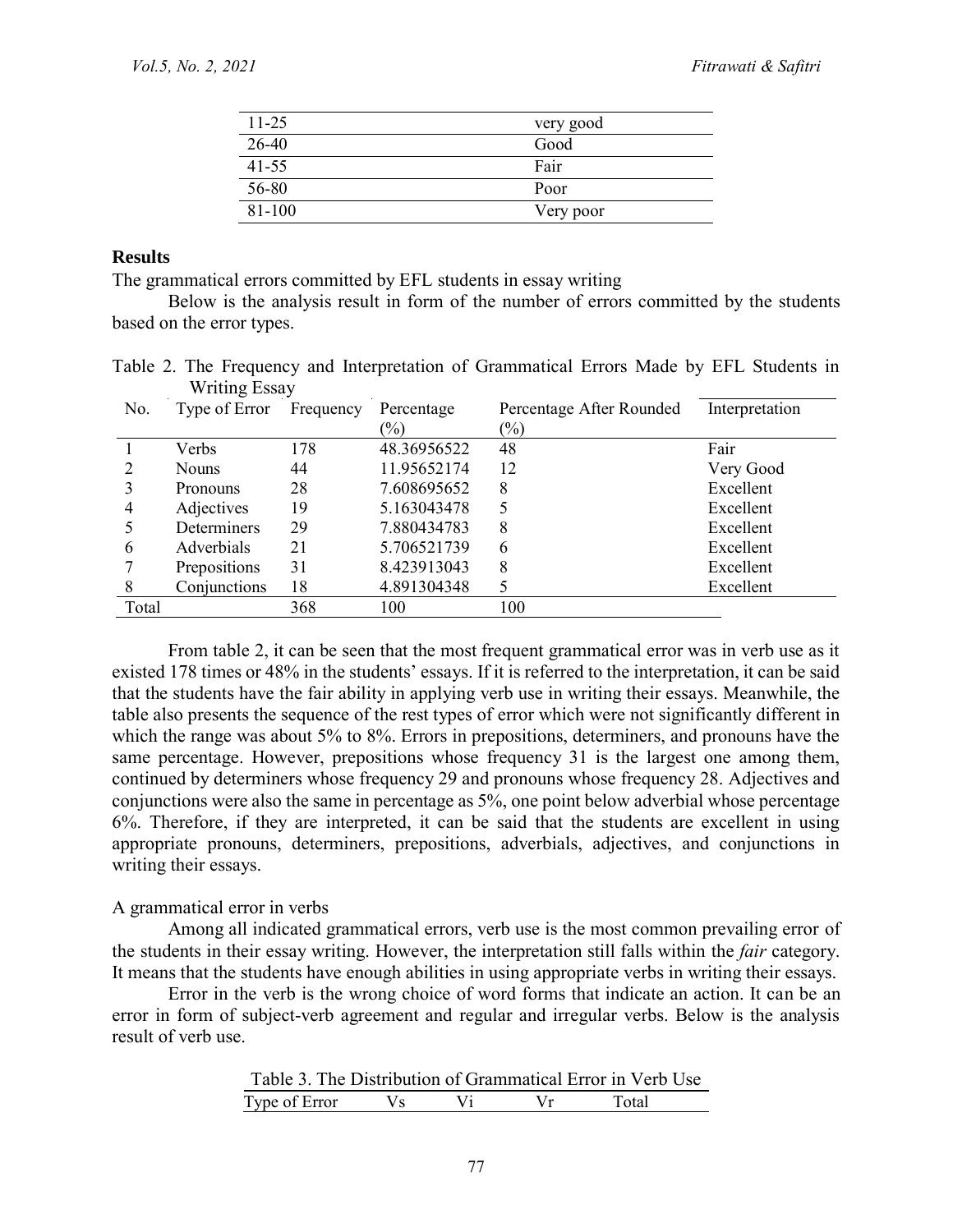| Total              | 150 | ۱6                           | 178 |
|--------------------|-----|------------------------------|-----|
| Percentage $(\% )$ | 84  |                              | 100 |
| Interpretation     |     | Very poorExcellent Excellent |     |

Note:

Vs=Subject-Verb Agreement Vi= Irregular Verbs Vr= Regular Verbs

Based on table 3, the error in the subject-verb agreement is the most error made by the students. There are 150 of 178 errors committed in this type, suggesting the students' dilemma in forming the sentences correctly. The frequency percentage of error in this type was 84% which means that the students were very poor in using appropriate verbs for their essays. The majority of the students faced problems in agreement, as they could not make subject and verbs agree because the verbs do not follow their subject closely and the number of subjects is unclear. It can be seen in the examples below:

Table 4. Example of Grammatical Error in Subject-Verb Agreement Made by EFL Students in Writing Essay

| Student    | Error                                            | Correction                               |
|------------|--------------------------------------------------|------------------------------------------|
| Student 10 | The <i>people were</i> talking about the woman.  | The <i>people were</i> talking about the |
|            |                                                  | woman.                                   |
| Student 13 | The <i>government</i> is good enough at managing | The <i>government</i> is good enough at  |
|            | education.                                       | managing education.                      |

Table 4 shows that some students were not able to apply the use of grammar rule properly that if the subject is singular then the verb is also singular, and when the subject is plural then also the verb must be in plural form. See the error did by Student 10. *People* is the plural subject, but the student used *was* as the auxiliary verb which is actually for the third singular subject. The same case was also made by Student 13. She might think that *government* is plural since it consists of many people, so she used *are* as its auxiliary verb which caused there is no agreement between the subject and the verb.

Regarding verb form, table 3 presents that only 9% error for regular and 7% error for irregular found in the student's essays. Those data means that the students were excellent in using the appropriate verb form in writing their essays. Below are examples of the errors.

Table 5. Example of Grammatical Error in Regular and Irregular Verbs Made by EFL Students in Writing Essay

| Student   | Error                                           | Correction                                                                                           |
|-----------|-------------------------------------------------|------------------------------------------------------------------------------------------------------|
| Student 5 |                                                 | Yesterday, I receive a letter from my old friend, Yesterday, I received a letter from my old friend, |
|           | Gina.                                           | Gina.                                                                                                |
|           | Student 11 They <i>swim</i> there two days ago. | They <i>swam</i> there two days ago.                                                                 |

Based on table 5, Student 5 failed to form a simple past sentence that should use the past verb in his sentence. He wrote *receive* which is a present verb in regular form instead of *received* which is the past form of it. Regarding irregular verbs, Student 11 wrote *swim* instead of *swam*. He presented a past event that requires past verb use. *Swim* belongs to an irregular verb that should swi*m* when it is used in a simple past sentence.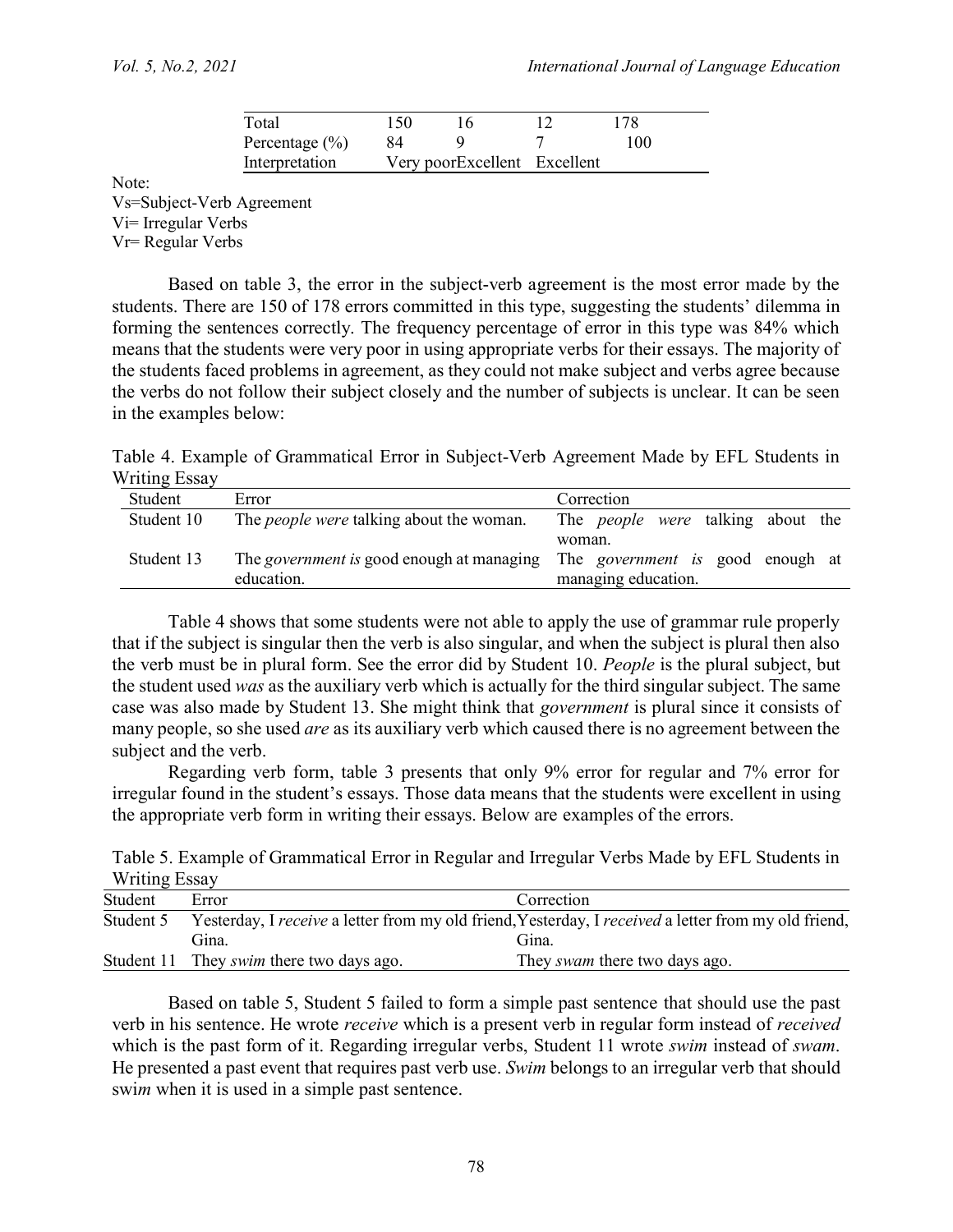#### A grammatical error in nouns

Based on the result of data analysis, table 6 shows that noun use is the second most found in students' essay writing. There were 44 errors or 12% errors in this type made by the students. The table below shows the distribution of errors in nouns.

|                    |           |      |             | TWOTY OF THE DIGHTOWHOM OF ORWINING DITCH IN FIGHT ODE |       |
|--------------------|-----------|------|-------------|--------------------------------------------------------|-------|
| Type of Error      | Nsg       | Npl  | Nct         | Nuc                                                    | Total |
| Total              |           |      |             |                                                        | 44    |
| Percentage         | 25%       | 57%  |             | 18%                                                    | 100%  |
| Interpretation     | Very good | Poor | Exceptional | Very good                                              |       |
| $N_{\alpha\alpha}$ |           |      |             |                                                        |       |

Table 6. The Distribution of Grammatical Error in Noun Use

Note: Nsg: Singular Nouns Npl: Plural Nouns Nct: Countable Nouns Nuc: Uncountable Nouns

From table 6, it can be seen that error in plural nouns is the most commonly found in the students' essays. Its frequency is 25 or 57% which means more than half of the whole errors in nouns. Therefore, it is interpreted by *poor* category which means that the students were poor in applying the rule plural noun use in their writing. It is followed by an error in singular nouns whose frequency 11 or 25% which is exactly one-fourth of the whole errors in nouns. This number falls within the *very good* category which means that the students were very good at using singular nouns for their essays. The same interpretation comes to an error in uncountable nouns. This error type was found eight times or 18% in the students' essays. However, in the scope of error in nouns, the students presented an outstanding performance on their writing that no error found in the case of countable nouns in their essays.

|                             | TWOLD 1. EXMITING OF ORIGINALIZED ELLOF IN FROMIN FREEDOM OF EXTENSIONS IN A FIREIGN POOR P |
|-----------------------------|---------------------------------------------------------------------------------------------|
| Error                       | Correction                                                                                  |
|                             | There was a men walking behind the There was a man walking behind the                       |
| woman.                      | woman.                                                                                      |
|                             | He could not use his <i>two foots</i> to He could not use his <i>two feet</i> to walk.      |
| walk.                       |                                                                                             |
|                             | The government has imported <i>many</i> The government has imported <i>much rice</i>        |
| <i>rices</i> from Thailand. | from Thailand.                                                                              |
|                             |                                                                                             |

Table 7. Example of Grammatical Error in Nouns Made by EFL Students in Writing Essay

Table 7 shows the examples of students' errors in nouns. Student 1 made error in indicating singular noun. He wrote *a men* instead of *a man*. *A* is an article which precedes a singular noun. Therefore, the phrase should be *a man* since *men* belongs to plural noun. The error could be caused by the similarity in pronunciation between the word man/man/ and men/men/.

The table presents an error made by Student 3 which is about forming plural noun. She wrote *two foots* instead of *two feet*. The word *two* which indicates plural should be followed by plural noun. She might have no knowledge about the plural form of *foot*, so she just added –s after it, so it became *foots*. The right plural form of *foot* is *feet*.

The third row of the table shows an error made by the student 18 in indicating uncountable noun. She wrote *many rices* instead of *much rice*. *Rice* belongs to uncountable noun which cannot be added by –s to form it plural but there is no change in its word. All uncountable nouns, including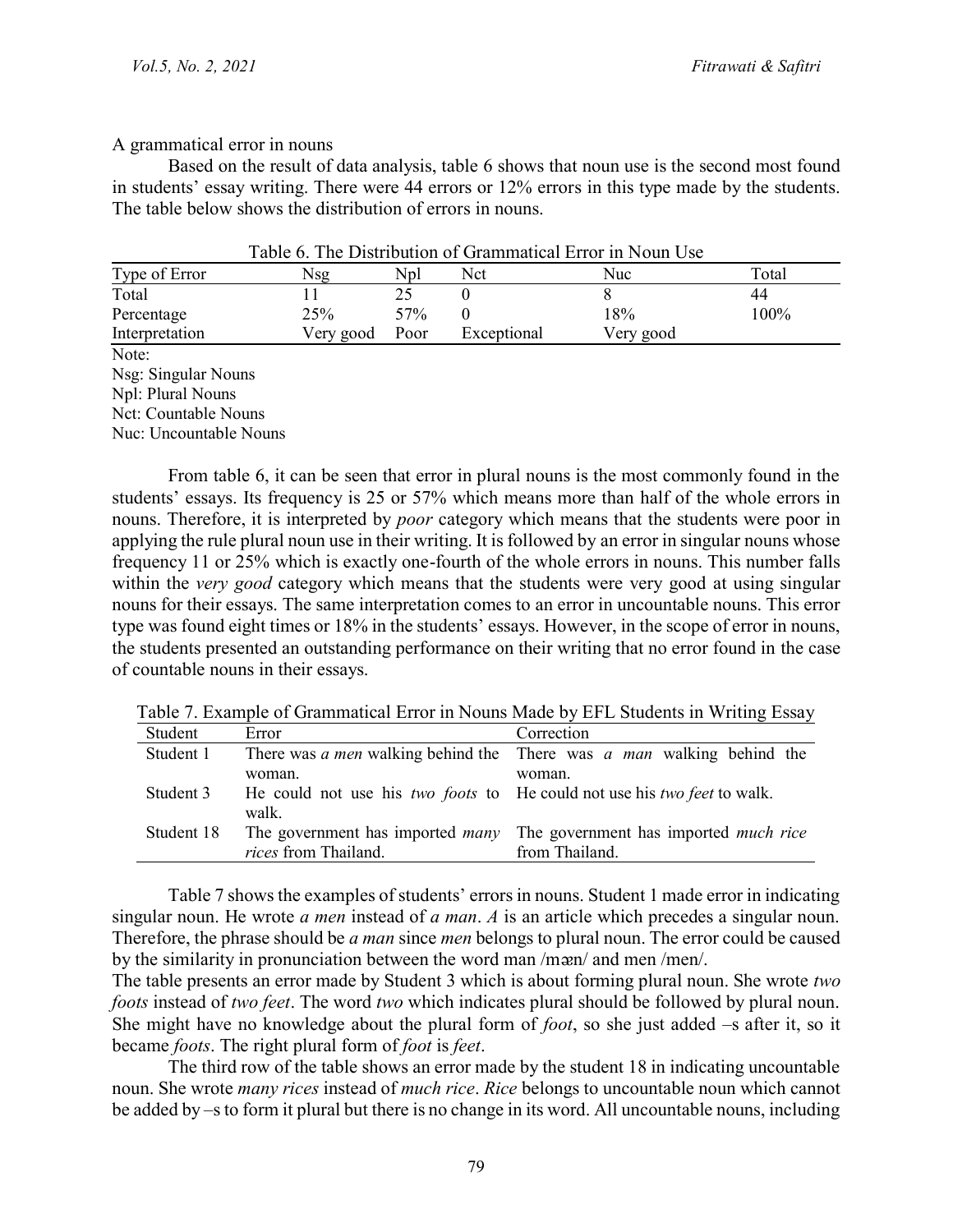*rice*, have same form both in singular and plural form. In addition, uncountable nouns should not be preceded by quantifier *many* which should actually precede a countable noun. In this case, *rice* should be preceded by *much* as its appropriate quantifier.

#### Grammatical error in prepositions

The errors committed by the students in using prepositions are the inappropriate using of a word, such as in, from and to, that are used before a noun or pronoun to show place, position, time or method. Based on table 2, they show there are 31 errors or 8% error in prepositions found in the students' essays. The interpretation falls within *excellent* which means that the students were excellent in using preposition for their essays. It can be seen from these examples:

Table 8. Example of Grammatical Error in Preposition Made by EFL Students in Writing Essay

| Student    | Error                                            | Correction                                        |
|------------|--------------------------------------------------|---------------------------------------------------|
| Student 2  | No one could not <i>account to</i> the accident. | No one could not <i>account for</i> the accident. |
| Student 12 | The room is <i>on the river</i>                  | The room is by the river.                         |

It can be seen that the students just randomly chose the preposition to be written. As what student 2 wrote *account to* instead of *account for,* and students 12 who wrote *on the river* instead of *by the river*. They did those errors which they thought right as they might be influenced by the common word used in their native language, Bahasa Indonesia.

#### Grammatical error in pronouns

Pronoun errors were found 28 times in the students' essays. In other word, they take  $8\%$ from all errors made by EFL students in writing their essays. Pronoun includes personal pronouns, possessive pronouns, reflexive pronouns, demonstrative pronouns, interrogative pronouns, relative pronouns, indefinite pronouns and reciprocal pronouns. The error frequency distribution can be seen in the table below.

|                |           |     |                 | 1 AVIV 7 . 1110 D'IVAIVANVII VI OIMIIIIMAIVAI LIIVI III I IVIIVAIN     |      |        |         |
|----------------|-----------|-----|-----------------|------------------------------------------------------------------------|------|--------|---------|
| Type of Error  |           |     |                 |                                                                        |      |        | Total   |
| Total          |           |     |                 |                                                                        |      |        |         |
| Percentage     | 18%       | 25% | 70 <sub>0</sub> |                                                                        | 39%. | $11\%$ | $100\%$ |
| Interpretation | Very good |     |                 | Very good Exceptional Excellent Exceptional Good Very good exceptional |      |        |         |

Table 9. The Distribution of Grammatical Error in Pronouns

Note:

Pr= Personal pronouns Ps= Possessive pronouns

Rf= Reflexive pronouns

D= Demonstrative pronouns

It= Interrogative pronouns Rl= Relative pronouns

In= Indefinite pronouns

Rc=Reciprocal pronouns

Based on table 9, specifically, the students mostly made the errors in relative pronouns use since it was found 11 errors or 39% of the whole pronoun errors found in the students' essays. However, its interpretation still falls as *good*. Possessive pronouns take 25% of the whole errors in pronouns which is interpreted as *very good*. In addition, the same interpretation also goes to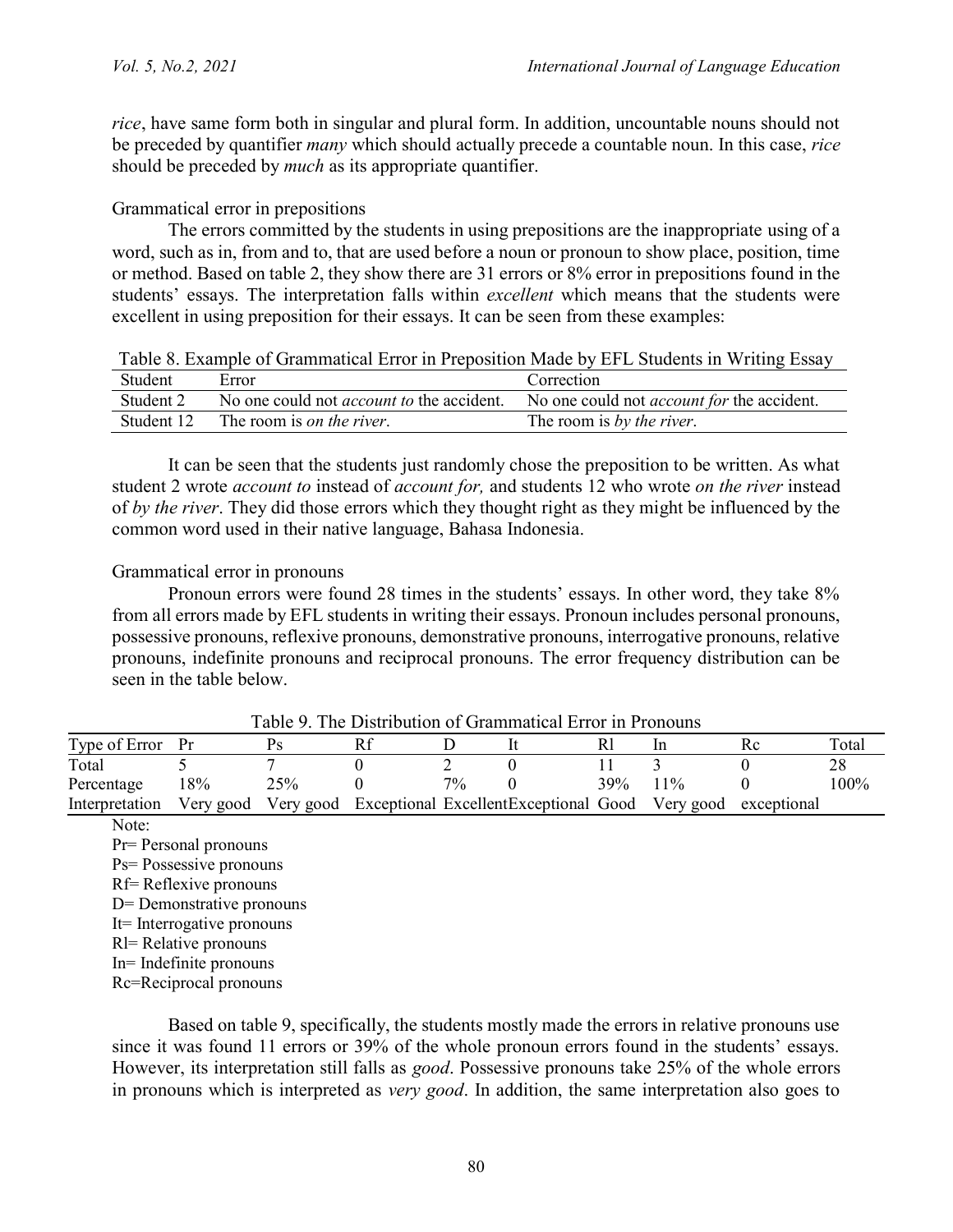personal pronouns for 18% and indefinite pronouns by 11%. Regarding demonstrative pronouns, they take 7% of all pronoun errors which is interpreted as *excellent*. On the contrary, the researchers find no error committed by the students in reflexive pronouns, interrogative pronouns and reciprocal pronouns. The table below shows the example of those errors.

| Student    | Error                                                                                         | Correction                                                                                     |
|------------|-----------------------------------------------------------------------------------------------|------------------------------------------------------------------------------------------------|
| Student 4  | I hope I can see <i>they</i> on holiday soon.                                                 | I hope I can see <i>them</i> on holiday soon.                                                  |
| Student 7  | The big house there is actually <i>her</i> , but he<br>has sold it and brings the money away. | The big house there is actually <i>hers</i> , but he<br>has sold it and brings the money away. |
|            |                                                                                               |                                                                                                |
| Student 8  | When I went to a bookstore, I found there                                                     | When I went to a bookstore, I found there                                                      |
|            | were so many interesting books. That                                                          | were so many interesting books. Those books                                                    |
|            | <i>books</i> so amazed me.                                                                    | so amazed me.                                                                                  |
| Student 13 | When graduation time comes, it means                                                          | When graduation time comes, it means that                                                      |
|            | that we should leave the university which                                                     | we should leave the university where we                                                        |
|            | we study many things with our friends                                                         | study many things with our friends and                                                         |
|            | and lecturers.                                                                                | lecturers.                                                                                     |
| Student 20 | <i>Neither of the lecturers are available for</i>                                             | Neither of the lecturers is available for the                                                  |
|            | the meeting.                                                                                  | meeting.                                                                                       |

|                                  |                  | Table 10. Example of Grammatical Error in Pronouns Made by EFL Students in Writing Essay |
|----------------------------------|------------------|------------------------------------------------------------------------------------------|
| $\mathcal{C}_{\mathbf{t}}$ udant | $E_{rr\alpha r}$ | Correction                                                                               |

Referring to table 10, Student 4 made an error in using personal pronouns. She wrote in her writing *they* instead of *them*. *They* is used when it is in subject position, but in her writing, *they* is placed in object position which should be *them*. Student 7 made an error in possessive pronoun. He wrote *her* to tell the readers the owner of *the big house*. *Her* actually belongs to possessive pronoun but it must be followed by the thing owned. If it is not, it should be *hers*. Relating demonstrative one, Student 8 made an error in this type of pronouns. He wrote *that books* instead of *those books*. The word *books* is plural, so the demonstrative word to point them should be in plural also, that is *those*. Furthermore, Student 13 made an error in relative pronouns. She wrote *the university which* instead of *the university where* to relate university, which means a place, to the next clause. The last kind of pronoun error is about indefinite pronouns performed by Student 20. He wrote *neither of the lecturers are* instead of *neither of the lecturers is.* Even the word *lecturers* is plural, in his sentence, it acts as collective noun. So if it is preceded by an indefinite pronoun *neither* in this case, it agrees with singular verb. Finally, it can be seen that the students were not able to choose the correct pronouns in their writing because of their confusion and carelessness in linking to the referred word(s).

## Grammatical error in adverbs

Based on the analysis result, errors in adverbs account for 6% of students' errors in their essay writing or they were found 21 times there. The interpretation of this error type falls within *excellent*. Below are the examples of the adverb errors found in the students' essays.

Table 11. Example of Grammatical Error in Adverbs Made by EFL Students in Writing Essay

| Student 10<br>The government has worked so <i>hardly</i> to The government has worked so <i>hard</i><br>cut the distribution of drug among the to cut the distribution of drug among<br>students.<br>the students. |  |
|--------------------------------------------------------------------------------------------------------------------------------------------------------------------------------------------------------------------|--|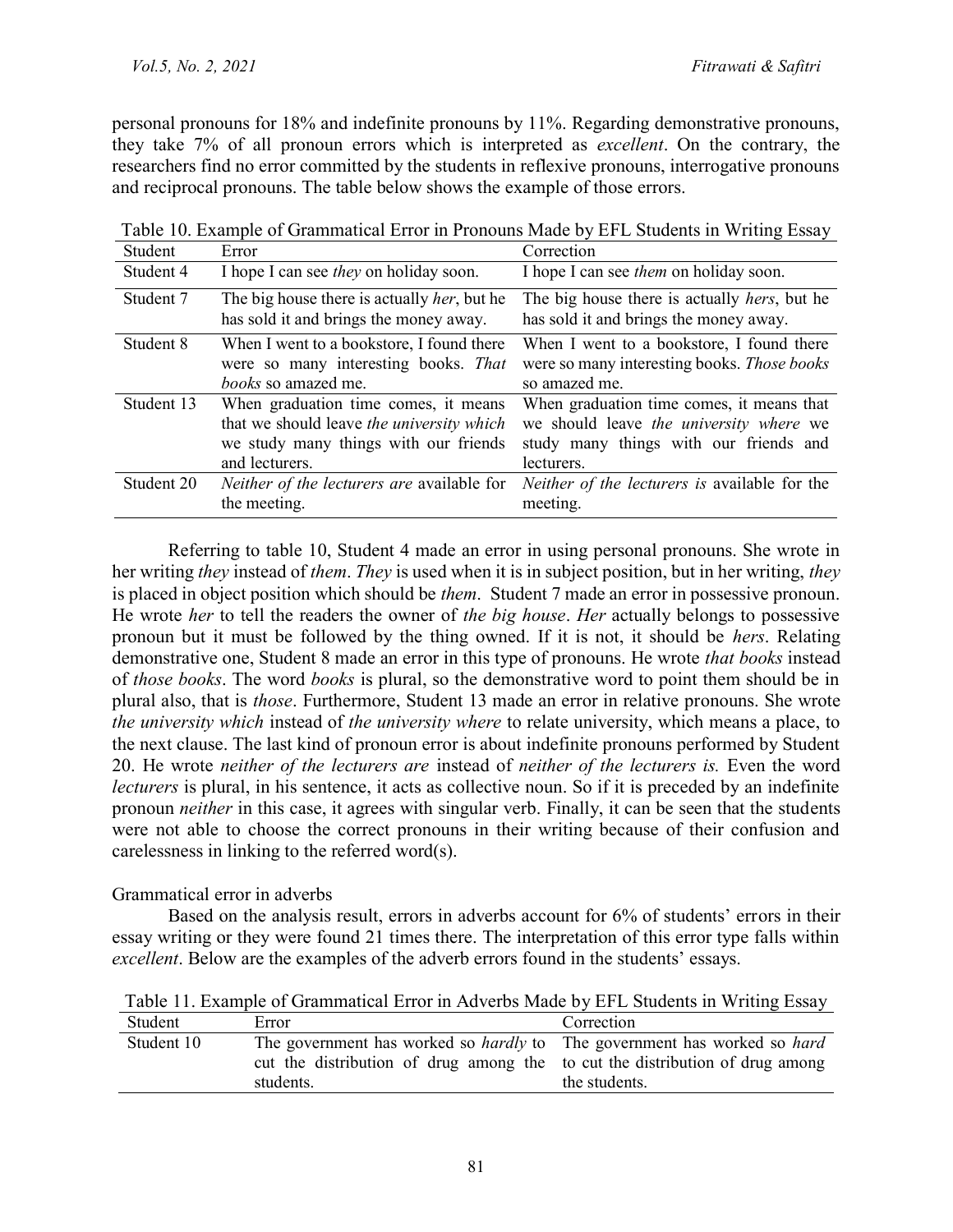| Student 5 | The time run too <i>fastly</i> so they could not The time run too <i>fast</i> so they could not |                    |
|-----------|-------------------------------------------------------------------------------------------------|--------------------|
|           | finish their work.                                                                              | finish their work. |

Table 11 shows that Student 21 and Student 22 made the same error in using adverb of manner. Student 21 wrote *hardly* instead of *hard*, and Student 22 wrote *fastly* instead of *fast*. In using the word *hard* and *fast* as adverb of manner, they must be in their adjective form or have no change. They must not be added by –*ly* at the end of the word. The examples present the confusion of the students in forming adverb of manner. They actually have got the material about adverbs since in their first semester of university study, but they seemed still confused to apply it correctly.

Grammatical error in determiners

8% of errors were of this type. It is interpreted as *excellent* which means that the students are excellent in using determiners for their essays. There are two kinds of error in determining determiners, they are articles and quantifiers. The table below shows the distribution of the error:

|                    |           |           | Table 12. The Distribution of Grammatical Error in Determiners |
|--------------------|-----------|-----------|----------------------------------------------------------------|
| Type of Error      | Art.      |           | Total                                                          |
| Total              | 26        |           | 29                                                             |
| Percentage         | 90%       | 10%       | 100%                                                           |
| Interpretation     | Very poor | Excellent |                                                                |
| Note:              |           |           |                                                                |
| Art.<br>: Articles |           |           |                                                                |
| : Quantifiers<br>Q |           |           |                                                                |

 $T$ 

Table 12 presents the analysis result of error in determiners. It shows that errors in articles were found mostly for 26 times or 90% of all errors in pronouns. It means that the students were very poor in using appropriate articles in writing their essays. In other hand, the rest for only 10% was the errors found in quantifiers which means that the students were excellent in using quantifier. Below are the examples of the students' errors in determiners.

| Student    | Error                                                                                         | Correction           |
|------------|-----------------------------------------------------------------------------------------------|----------------------|
| Student 23 | She was such crying when she <i>pointed at</i> She was such crying when she <i>pointed</i>    |                      |
|            | house.                                                                                        | <i>at the house.</i> |
| Student 25 | <i>Much</i> people attended the night festival <i>Many</i> people attended the night festival |                      |
|            | which was held by the government of which was held by the government of                       |                      |
|            | Padang.                                                                                       | Padang.              |

Table 13. Example of Grammatical Error in Determiners Made by EFL Students in Writing Essay

Error in using articles can be seen in Student 23. He wrote *pointed at house* instead of *pointed at the house*. *The* should be added to determine *house*. Concerning error in deciding quantifiers, it can be seen in Student 25 writing where he wrote *much* instead of *many*. It was considered error since *people* is countable while much is used to precede an uncountable noun.

#### Grammatical error in adjectives

Few students made error in adjectives. This type takes only 5% of all errors or was found for 19 times in the students' essays. It can be said that the students are excellent in using adjectives in writing their essays. The examples can be seen in the table below: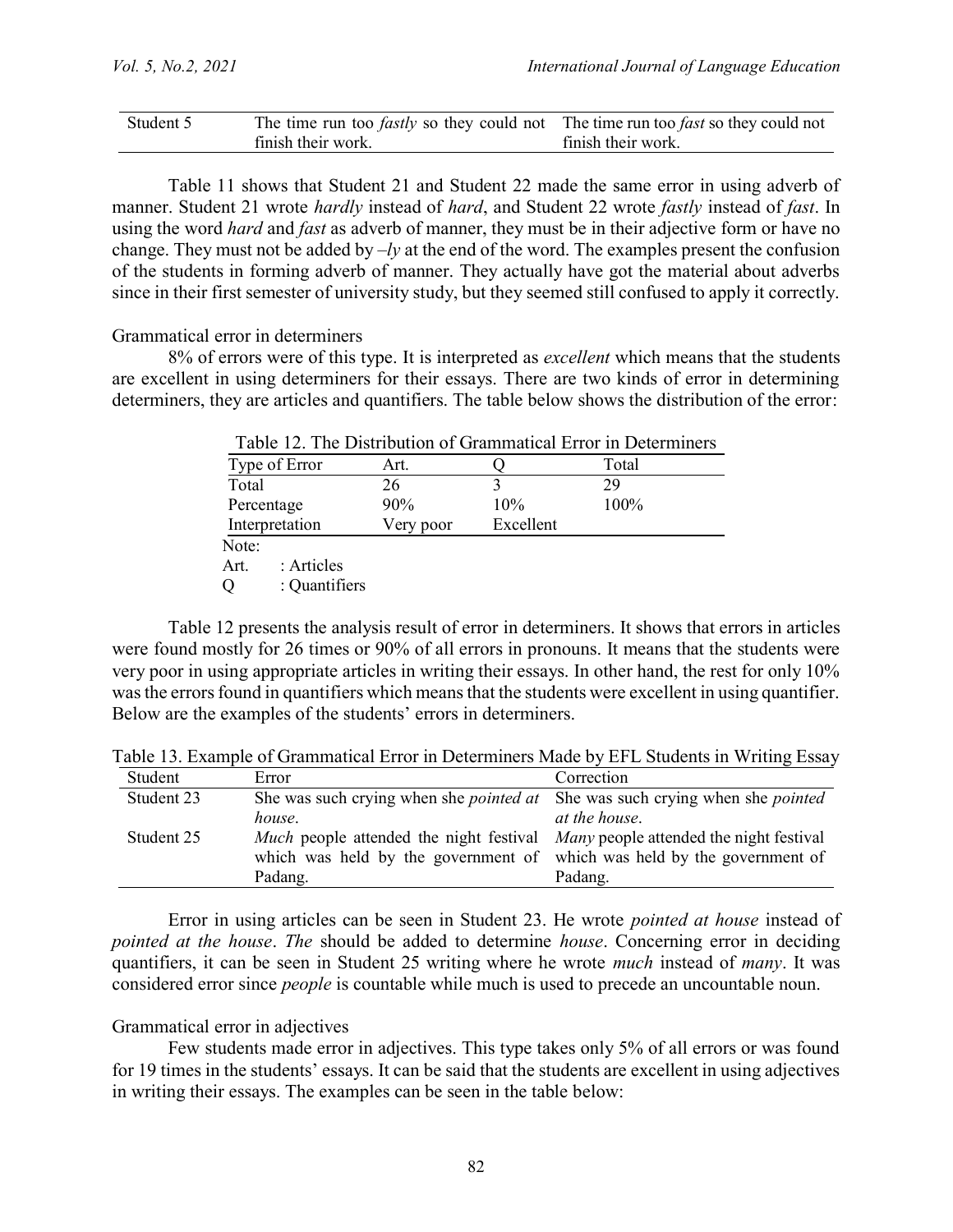| Student    | Error                    | Correction                                                                            |
|------------|--------------------------|---------------------------------------------------------------------------------------|
| Student 29 |                          | The today's weather is <i>more bad</i> The today's weather is <i>worse</i> than it of |
|            | than it of yesterday.    | yesterday.                                                                            |
| Student 30 |                          | He looked like a confuse man He looked like a confused man when he                    |
|            | when he lost his wallet. | lost his wallet.                                                                      |

Table 14. Example of Grammatical Error in Adjectives Made by EFL Students in Writing Essay

From the table above, it can be seen that the students 29 was got confused in determining comparative form of the word *bad*. He wrote *more bad* instead of *worse*. He thought that *bad* can be preceded by the word *more* to express a comparison like most adjectives which are more than two syllables. This error also demonstrates that the students were influenced by their native language, Bahasa Indonesia in forming a sentence. In addition, Student 30 made an error in deciding adjective which explains the object. He wrote *a confuse man* instead of *a confused man*. Here, *confused* is the right adjective which explains *man*.

#### Grammatical error in conjunctions

There are three kinds of conjunctions. They are coordinating conjunctions, correlative conjunctions and subordinating conjunctions. From all data, errors in conjunctions take the smallest number, same with adjective error frequency percentage, that is only 5% of all errors committed by the students in writing their essays. The difference was on their frequency. Errors in conjunction were found 18 times, a point below those of adjectives. The number can be interpreted that the students are excellent in using conjunctions for their essays. The distribution can be seen in the following table.

| Table 15. The Distribution of Grammatical Error in Conjunctions |        |        |           |       |  |
|-----------------------------------------------------------------|--------|--------|-----------|-------|--|
| Type of Error                                                   | Coor.  | Corre. | Sub.      | Total |  |
| Total                                                           |        |        |           | ıх    |  |
| Percentage                                                      | $50\%$ | 33%    | 17%       | 100%  |  |
| Interpretation                                                  | Fair   | Good   | Very good |       |  |

Table 15. The Distribution of Grammatical Error in Conjunctions

Note:

Coor : Coordinating Conjunctions

Corre : Correlative Conjunctions

Sub. : Subordinating Conjunctions

It was shown by table 15 that there were not many students made errors in using conjunctions in their writing. Errors in coordinating conjunctions were found 9 times or 50%, a half of all errors in conjunctions. It can be interpreted that the students have fair ability in using coordinating conjunctions. The errors in correlative conjunctions were 6 times found or 33% of all errors in conjunctions. It can be said that the students are good in using correlative conjunctions in writing their essays. Meanwhile, only 3 errors found in subordinating conjunction type or 17% of all conjunction errors. The interpretation falls within *very good*. The examples can be seen in the table below.

Table 16. Example of Grammatical Error in Conjunctions Made by EFL Students in Writing Essay Student Error Correction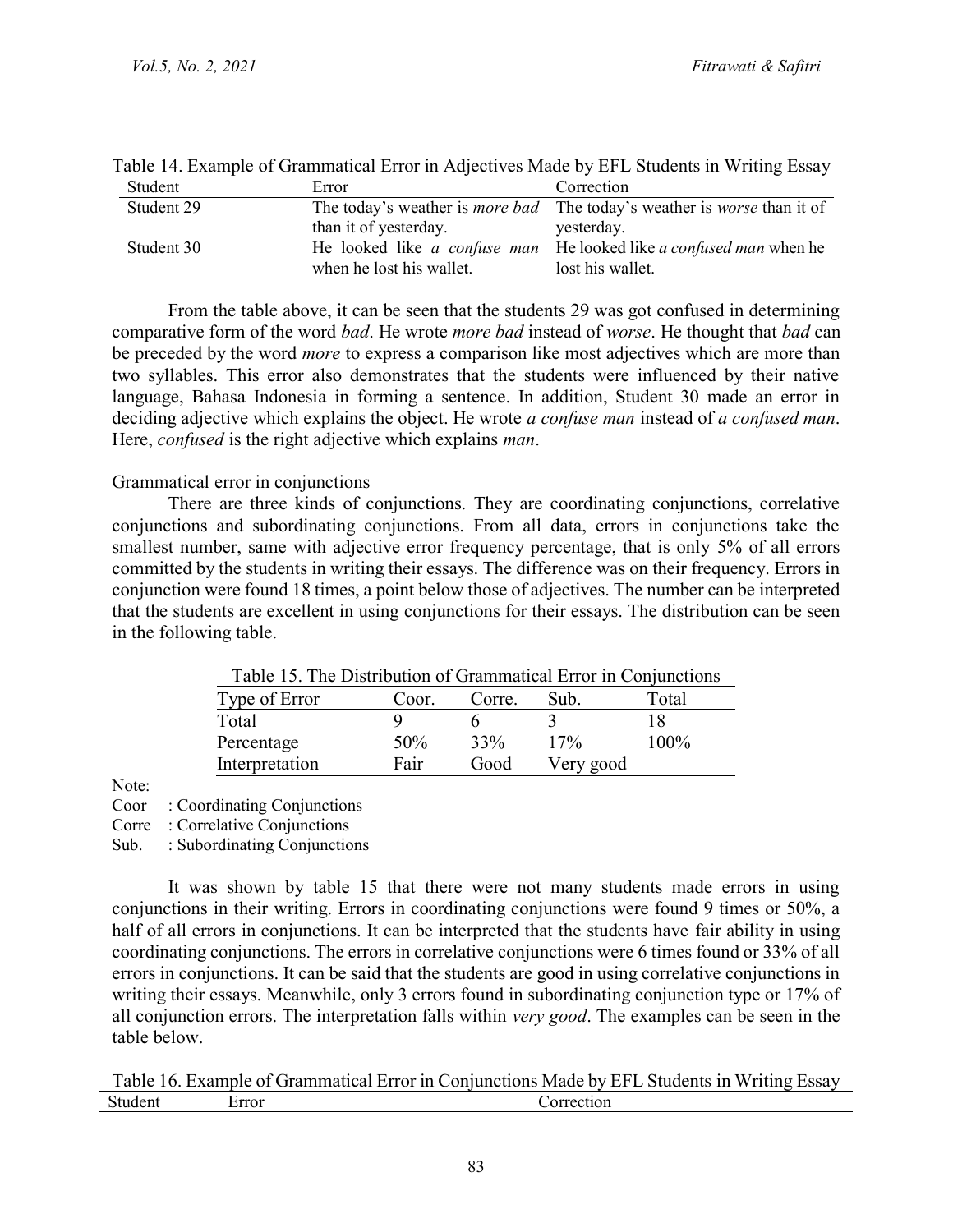| Student 15 |                                                                                                                        | My two favorite subjects when I was at My two favorite subjects when I was at                                                         |  |  |
|------------|------------------------------------------------------------------------------------------------------------------------|---------------------------------------------------------------------------------------------------------------------------------------|--|--|
|            |                                                                                                                        | Senior High School were <i>English or Math</i> . Senior High School were <i>English and Math</i> .                                    |  |  |
| Student 19 | ideal city to live in.                                                                                                 | Padang is <i>neither hot or cold</i> , so it is an Padang is <i>neither hot nor cold</i> , so it is an<br>ideal city to live in.      |  |  |
| Student 24 | cleaning up their houses and<br>dav<br>surroundings helped by many volunteers. surroundings helped by many volunteers. | When Jakarta flooded, the people spent all <i>After Jakarta flooded</i> , the people spent all<br>day cleaning up their houses<br>and |  |  |

Referring to table 16, Student 15 made an error in using coordinating conjunctions in writing *English or Math* instead of *English and Maths*. It is considered an error since she wrote *my two favorite subjects.* The phrase indicates an addition, not an option, so it should be *and*. Furthermore, Student 19 made an error in using correlative conjunctions in writing *neither hot nor cold* instead of *neither hot nor cold*. *Neither* and *nor* are used together to link two words to express a negative statement. Meanwhile, Student 24 made an error in using a subordinating conjunction. She wrote *When Jakarta flooded, …* instead of *After Jakarta flooded, …*. It is considered as an error because the following clause *the people spent all day cleaning up their houses and surroundings helped by many volunteers* indicates an action done after the flood. Therefore, the subordinating conjunction should be *after*.

#### **Discussion**

The pedagogical implication in this study was viewed from errors made by the students.

As presented in the data, the most frequent error made by the student errors in verbs. In most cases, errors in Verbs occurred from what Richards (1973) proposes as overgeneralization and ignorance of rule restrictions. This study can illuminate certain issues pertaining to how school teachers can help their students to produce better essay writing by understanding students' weaknesses in writing. Teachers can modify their teaching materials based on the students' needs or writing errors. The students made grammatical errors in their writing as they had inadequate grammatical knowledge. The results of this study suggest some ways for ESL teachers to enhance students' writing, specifically by providing some feedback after marking their essays and also making the students rewrite the essays after corrections. They also can apply peer evaluation in writing class to provide feedback. Myles (2002) states that feedback is the most significant part of writing and an improvement is impossible without it. Indirectly, these will be able to inculcate awareness among the students of the common types of errors to avoid (Naeini, 2008).

Teachers can integrate grammar instruction with writing instruction; they should use the grammar terms that make sense to the students (Chin, 2000). By incorporating grammar terms naturally into the processes of editing, revising, and proofreading, teachers can help students understand and apply grammar purposefully to their own writing. Strategies such as writing conferences, partnership writing, grammar mini-lessons, and peer response groups are all valuable methods for integrating grammar into writing instruction (Chin, 2000). Although this study was undertaken on a very small scale, the results of the study are quite significant. They show the possibility of teachers employing various strategies to assist students in applying grammatical concepts to achieve their writing purpose.

From the analysis of data, the followings are some pedagogical implications that can be drawn to explain the phenomena above.

#### Implications for EFL teachers

From the study of learners' errors, teachers can identify the problematic areas for learners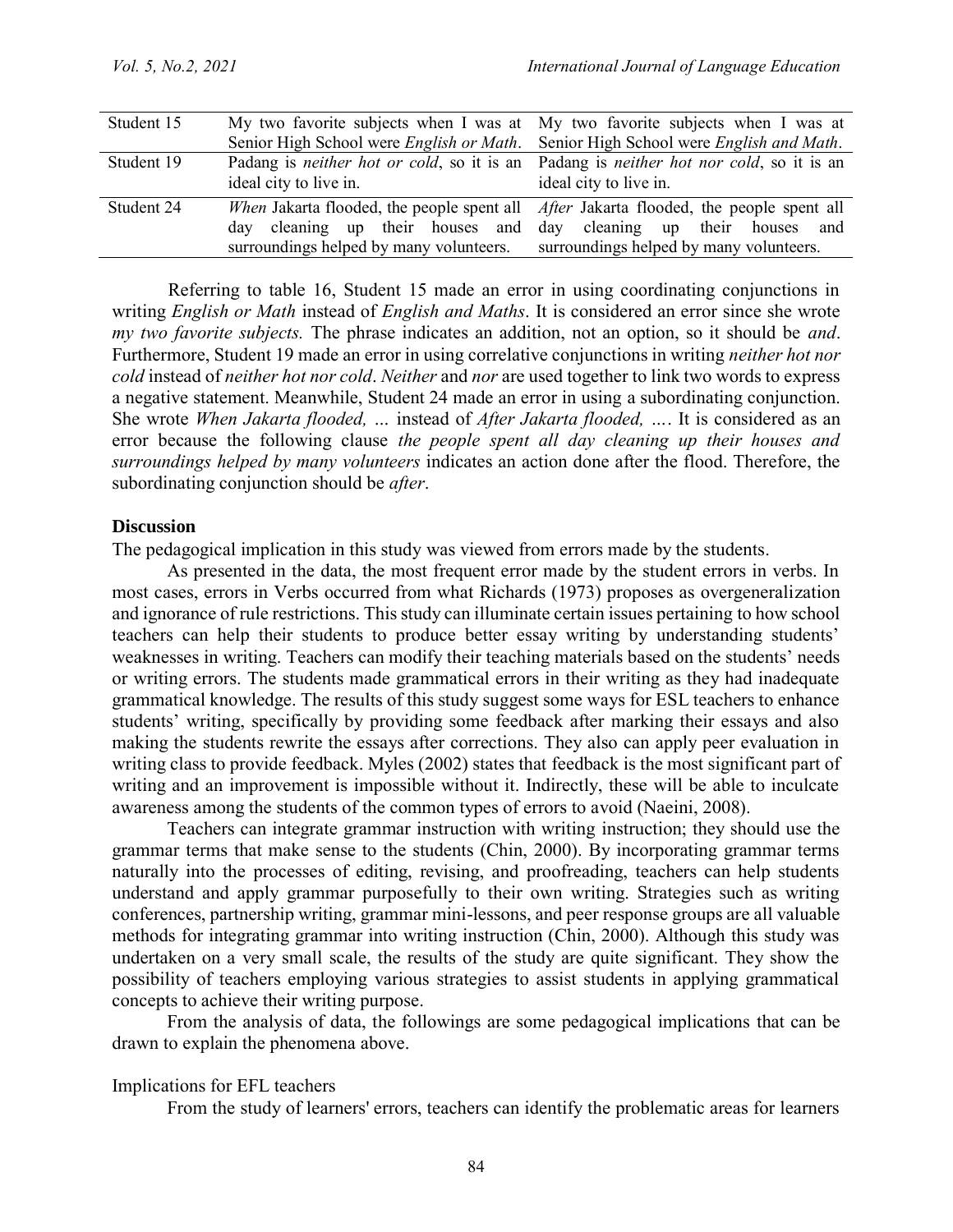at different levels of instruction. They will be able to infer the nature of the learner's knowledge of the target language at a given stage in their learning career and discover what they still have to learn. A course based on the frequency of errors will enable the teacher to teach at the point of error and to put more emphasis on those areas where the error frequency is higher. They should give more teaching and exercises repeatedly on those areas

#### Implications for syllabus designers

Errors are significant to syllabus designers to see what items are important to be included in the syllabus and what items are redundant and should be excluded. Error analysis can be used as a means for both assessing the student's learning in general and the degree of overlap between the learner's learning syllabus and that of the teachers. Therefore, in the syllabus, those eight types of grammatical errors made by the EFL students, including errors in verb, noun, pronoun, preposition, adjective, determiner, adverb, and conjunction should be primary topics that have to be designed in a longer period, so they get more time allocation. Those can also be placed in more than a section or inserted in other topics so they can be taught repeatedly. This way will make the students get a better understanding of them. It is in line with what Muhari & Mansor (2008) explain that designing or planning strategies and measures can help students overcome their problems and improve their language performance.

#### Implications for test developers

Testing should be based on what has been taught and the test developers should be familiar with students' difficulties and errors. Test constructors can concentrate on parts of the teaching materials which are proved by error analysis to be more difficult for the students. Moreover, errors can form good distracters for test constructors, especially in multiple-choice items. The distracters of a multiple-choice test designed for eliciting data from second language learners should be selected from the common errors of the students. However, the present author believes that avoidance can be controlled to some extent by using certain elicitation techniques (e.g., direct translation from Ll into L2) which forces the learners to produce the grammatical structures or lexical items under investigation. Studies by Benson (2002); Cedar (2004); Chen & Huang (2003); Collins (2002); Ghabool et al. (2012); Jarvis (2000) and Seyyed (2012) conclude that there is an impact or interference from their first language during the process of writing in English. Therefore, the writing test developers should consider the most suitable theme or topic which is familiar to the students and where the grammar rules which have been taught can be applied there. It is as what Chin (2000) says that teachers can integrate grammar instruction with writing instruction. Researchers agree that it is more effective to teach punctuation, sentence variety, and usage in the context of writing than to approach the topic by teaching isolated skills (Calkins, 1980; DiStefano & Killion, 1984 and Harris, 1962 in Hanganu, 2015). When students revise and edit their writing, teachers can facilitate grammar instruction that directs students in their efforts to recognize and correct errors in usage (Chin, 2000).

#### Error correction and attitudes towards errors

Another pedagogical implication of error analysis is error correction and attitudes towards errors. Brooks (1960) in his then-famous book, Language and Language Learning, considers errors to have a relationship to learning resembling that of sin to virtue. He stated, "Like sin, the error is to be avoided and its influence overcome, but its presence is to be expected" (p. 58). Brooks suggests an instructional procedure that would help language learners produce error-free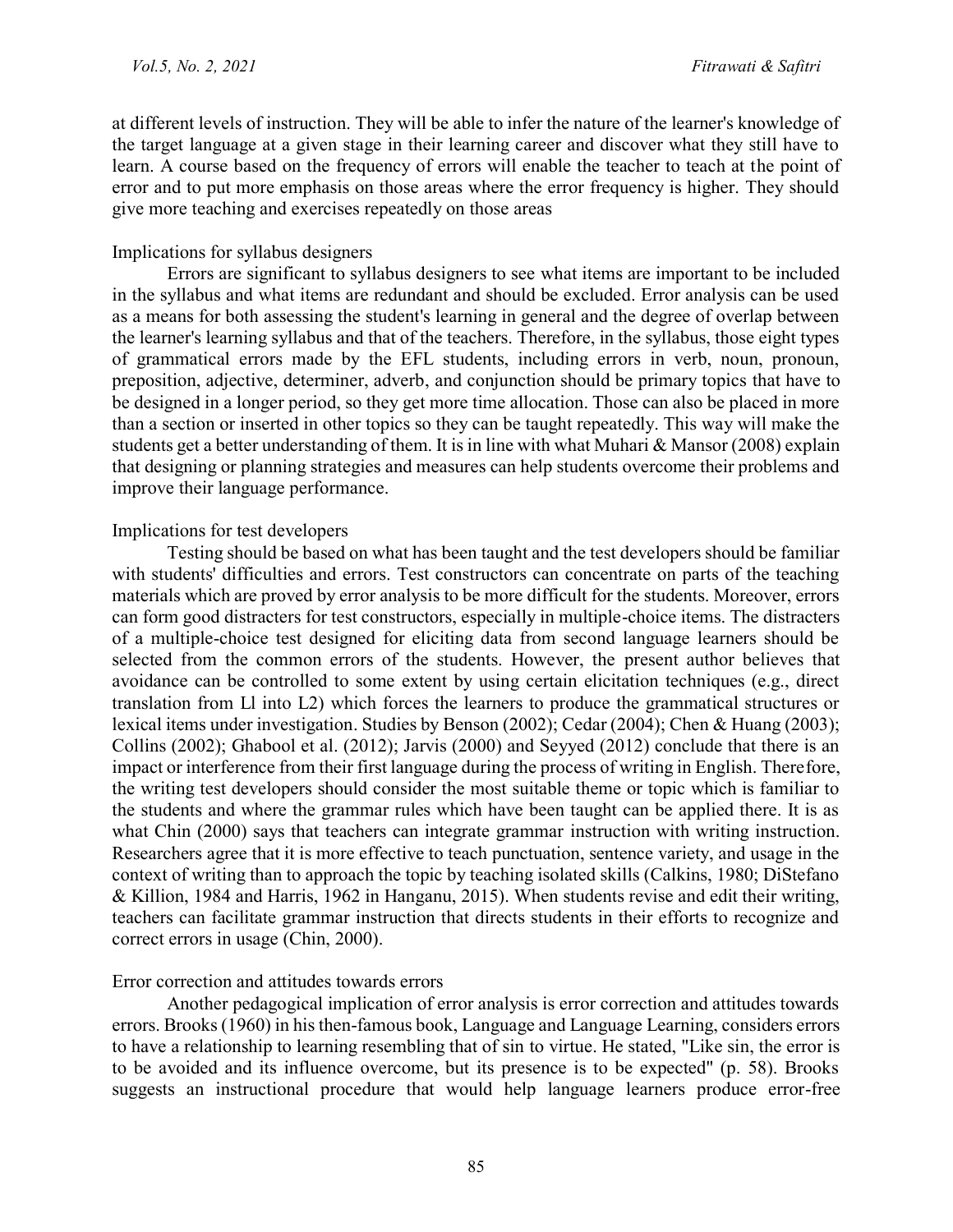utterances: "The principal method of avoiding error in language learning is to observe and practice the right model at sufficient number of times; the principal way of overcoming it is to shorten the time lapse between the incorrect response and the presentation once more of the correct model" (p. 58). In other word, a fast response or correction are required to avoid more errors.

### **Conclusion**

By noticing the research findings, it can be concluded that most of English department students of Universitas Negeri Padang generally are able to write a good writing but they still made some errors in parts of speech. The most common error made by the students was in verb use. In general, they also made errors in using nouns, pronouns, adjectives, determiners, adverbs, prepositions and conjunctions. It can be concluded that the students made the errors because of the factor of rules ignorance and confusion. It happens because they were not sure about the rule of grammar and their first language inference. Thus, they tended to approximate the rule of grammar even the words in their writing to ease their burden in writing an essay. Related to the research, there are some suggestions that can be given to the teachers as the implication of pedagogical grammar. They need to be more strategic in teaching grammar, i.e., by integrating grammar and writing instruction. Furthermore, they have to explain the rules of verb use more clearly and focus, provide extra lesson to the most problematic areas, give more exercise and pay more attention to students' writing by giving fast response in form of corrections to avoid more errors. Peer evaluation can also be applied in providing feedback to the students' writing.

Declaration of conflicting interest

The authors state that there is no conflict of interest concerning the publication of this article.

Funding acknowledgement

This research received no external funding.

## **References**

- Benson, C. (2002). Transfer/Cross-linguistic influence. *ELT Journal*, *56*(1), 68–70. <https://doi.org/10.1093/elt/56.1.68>
- Bram, B. (2002). *Improving Writing Skills English Education Study Program Sanata Dharma University*. Kanisius.
- Bresnan, J. (1982). *The mental representation of grammatical relations*. Mit Pr.
- Brooks, N. (1964). *Language and language learning : theory and practice*. Harcourt, Brace & World.
- Calkins, L. M. (1980). When children want to punctuate: basic skills belong in context. *Language Art*, *57*(5).
- Carter, R. (1997). *Investigating English discourse : language, literacy and literature*. Routledge.
- Cedar, P. S. (2004). *Transferability and translatability of idioms by Thai-speaking learners of English*.
- Chen, C. Y., & Huang, H. Y. (2003). L2 Acquisition of Subject Prominence by EFL Students in Taiwan. *English Teaching & Learning Journal*, *27*(4), 99–122.
- Chen, Y. (2002). The problems of university EFL writing in Taiwan. *Korea TESOL Journal*, *5*(1).
- Chin, B. A. (2000). *The role of grammar in improving students' writing*. Oxford.

Chomsky, N. (1986). *Barriers*. MIT Press.

Clahsen, H., & Muysken, P. (1986). The availability of universal grammar to adult and child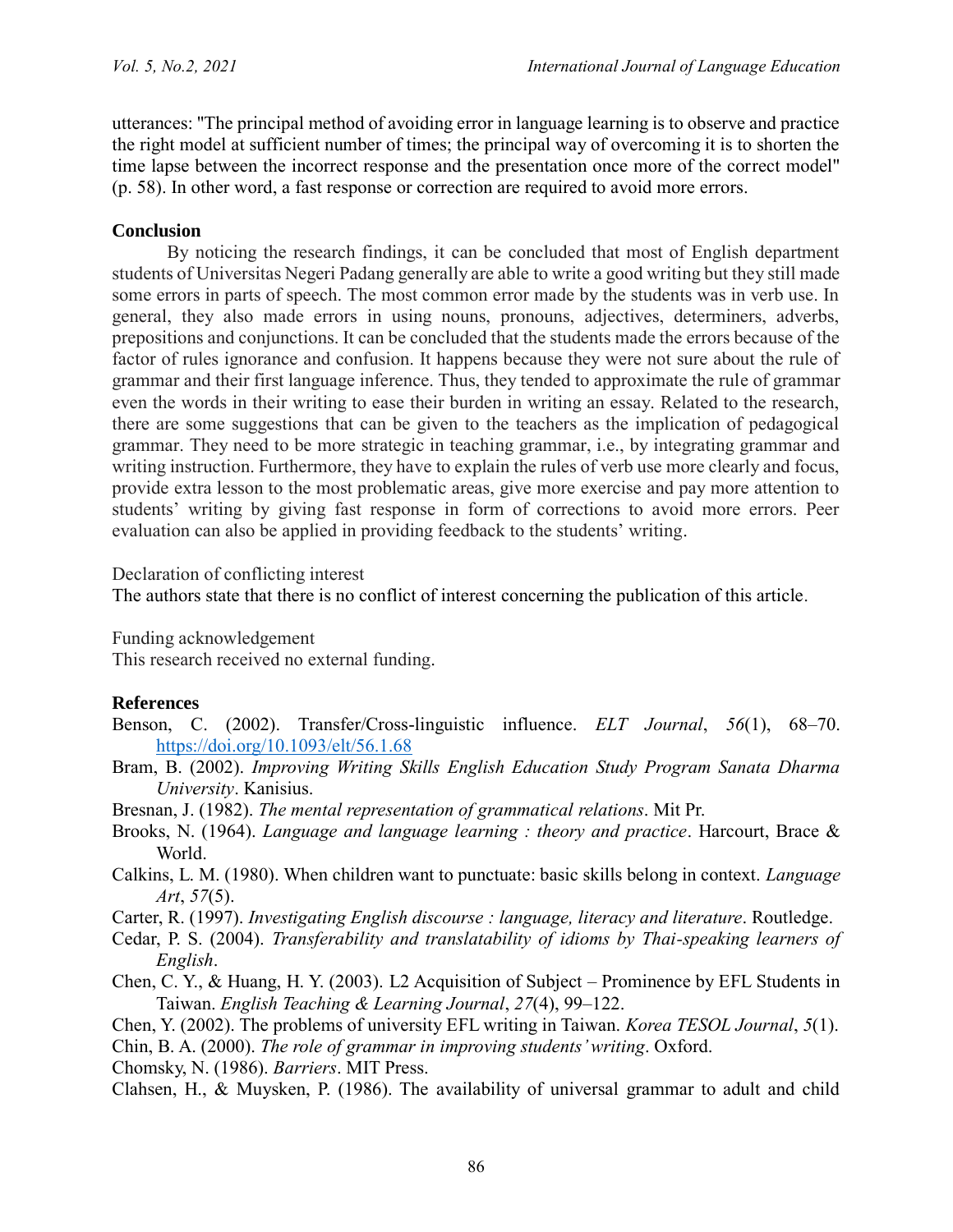learners - a study of the acquisition of German word order. *Interlanguage Studies Bulletin (Utrecht)*, *2*(2), 93–119.<https://doi.org/10.1177/026765838600200201>

- Corder, S. P. (1967). The Significance of Learner's Errors. *Iral - International Review of Applied Linguistics in Language Teaching*, *5*(1-4).<https://doi.org/10.1515/iral.1967.5.1-4.161>
- Corder, S. P. (1975). Error Analysis, Interlanguage and Second Language Acquisition. *Language Teaching*, *8*(04), 201.<https://doi.org/10.1017/s0261444800002822>
- Corpuz, V. A. F. (2011). *Error correction in second language writing: Teachers' beliefs, practices, and students' preferences*.
- Darus, Saadiyah and Kaladevi Subramaniam. 2009. Error analysis of written essays of Secondary School studentss in Malaysia: A Case Study. European journal of social sciences, 8 (3)
- DiStefano, P., & Killion, J. (1984). Assessing Writing Skills through a Process Approach. *English Education*, *16*(4), 203–207[. https://www.jstor.org/stable/40172531](https://www.jstor.org/stable/40172531)
- Ellis, R. (1994). *The Study of Second Language Acquisition*. Oxford University Press.
- Ferris, D. (2011). *Treatment of error in second language student writing*. University Of Michigan Press.
- Gall, M. D., Gall, J. P., & Borg, W. R. (2007). *Educational research : an introduction*. Pearson/Allyn & Bacon.
- Ghabool, N., Mariadass, M. E. A., & Kashef, S. H. (2012). Investigating Malaysian Esl Students' Writing Problems on Conventions, Punctuation, and Language Use at Secondary School Level. *Journal of Studies in Education*, *2*(3).<https://doi.org/10.5296/jse.v2i3.1892>
- Gay, L. R., Mills, G., & Airasian, P. W. (2009). *Educational Research: Competencies for Analysis and Applications. My Education Lab.* Prentice Hall.
- Halliday, M. A. K., & Hasan, R. (1989). Language, context, and text: Aspects of language in a social-semiotic perspective. Oxford: Oxford University Press in Hyland, K. (2002). *Teaching and researching writing*. Longman.
- Hanganu, E. C. (2015). *Teaching Grammar in College*.
- Harris, R. J. (1962). *An experimental inquiry into the functions and value of formal grammar in the teaching of written English to children aged twelve to fourteen.* Unpublished doctoral's dissertation. University of London in Hanganu, Eduard. (2015). *Teaching grammar in college*. 10.13140/RG.2.1.2292.8806.
- Hartwell, P. (1985). Grammar, Grammars, and the Teaching of Grammar. *College English*, *47*(2), 105–127.<https://doi.org/10.2307/376562>
- Hawkins, R. (2002). The theoretical significance of Universal Grammar in second language acquisition. *Second Language Research*, *17*(4), 345–367. <https://doi.org/10.1177/026765830101700404>
- James, C. (2001). *Errors in language learning and use: Exploring error analysis*. Foreign Language Teaching and Research Press.
- Jarvis, D. (2000). The Process Writing Method. *TESL Journal*, *8*(7).
- Krashen, S. D. (1985). *The input hypothesis: Issues and implications*. Longman.
- Male, H. (2011). Students' View on Grammar Teaching. *JET (Journal of English Teaching)*, *1*(1), 57.<https://doi.org/10.33541/jet.v1i1.52>
- Mohtar, T. M. T., Kepol, N., Ahmad, A. Z. L, Singh, S. C. K, Yan, N., & Mat, M. (2017). *Validation of the scaffolding model and modules for teaching ESL writing skills in national schools in Malaysia*
- Muhari, Noraisah & Mansor, Wan Fara Adlina Wan. (2008). *An analysis of ESL students' multimedia project work: A case of language transfer*